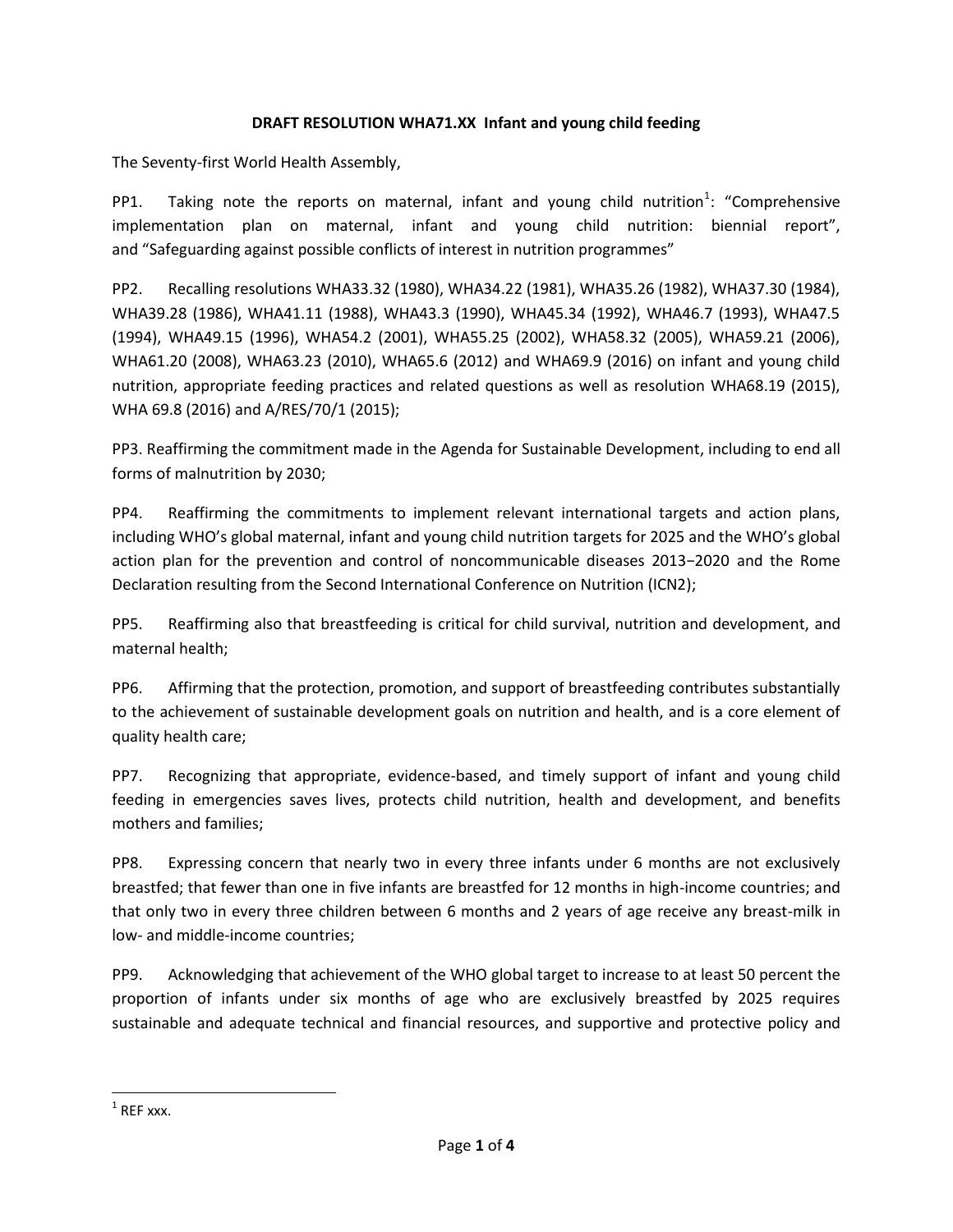regulatory interventions as well as political will, and that this needs to be part of broader efforts to strengthen health systems;

PP10. Welcoming the inclusion of support for exclusive breastfeeding in WHO's  $13<sup>th</sup>$  General Programme of Work<sup>2</sup>;

PP11. Welcoming the annual celebration of World Breastfeeding Week as an opportunity to communicate the importance of breastfeeding and advocate for the protection, promotion, and support of breastfeeding<sup>3</sup>;

PP12. Recognizing recent efforts made by WHO to provide guidance and strengthen technical support to Member States to improve infant and young child feeding, and protect, promote and support breastfeeding in particular, including through new guidelines and implementation guidance on the Babyfriendly Hospital Initiative (BFHI)<sup>4,5</sup>; an implementation manual on ending the inappropriate promotion of foods for infants and young children<sup>6,7</sup>; a toolkit on strengthening monitoring and enforcement of the International Code of Marketing of Breast-milk Substitutes and subsequent relevant WHA resolutions<sup>8</sup>; operational guidance on infant feeding in emergencies<sup>9</sup>; updated guidelines on breastfeeding in the context of HIV<sup>10</sup>; and breastfeeding advocacy materials<sup>11,12,13</sup>, as well as noting the ongoing process to develop tools to safeguard against possible conflicts of interest in policy development and implementation of nutrition programmes $^{14}$ ;

PP13: Also recognizing the ongoing FENSA implementation by WHO to effectively manage, including by, where possible avoiding conflict of interest and other forms of risks to WHO in nutrition programmes;

## OP1. **URGES Member States<sup>15</sup> in accordance with national context and international obligations<sup>1617</sup> ,**

l

<sup>&</sup>lt;sup>2</sup> http://apps.who.int/gb/ebwha/pdf\_files/EB142/B142\_3Rev2-en.pdf

<sup>3</sup> http://worldbreastfeedingweek.org/

<sup>4</sup> <http://www.who.int/nutrition/publications/guidelines/breastfeeding-facilities-maternity-newborn/en/>

<sup>&</sup>lt;sup>5</sup> <http://www.who.int/nutrition/publications/infantfeeding/bfhi-implementation/>

<sup>&</sup>lt;sup>6</sup> [http://apps.who.int/gb/ebwha/pdf\\_files/WHA69/A69\\_7Add1-en.pdf](http://apps.who.int/gb/ebwha/pdf_files/WHA69/A69_7Add1-en.pdf)

<sup>&</sup>lt;sup>7</sup> [http://www.who.int/nutrition/publications/infantfeeding/guidance-ending-inappropriate-promotion-food](http://www.who.int/nutrition/publications/infantfeeding/guidance-ending-inappropriate-promotion-food-manual/en/)[manual/en/](http://www.who.int/nutrition/publications/infantfeeding/guidance-ending-inappropriate-promotion-food-manual/en/)

<sup>8</sup> <http://www.who.int/nutrition/netcode/toolkit/en/>

<sup>&</sup>lt;sup>9</sup> <http://www.ennonline.net/operationalguidance-v3-2017>

<sup>&</sup>lt;sup>10</sup> [http://www.who.int/nutrition/publications/hivaids/guideline\\_hiv\\_infantfeeding\\_2016/en/](http://www.who.int/nutrition/publications/hivaids/guideline_hiv_infantfeeding_2016/en/)

<sup>11</sup> [https://www.unicef.org/nutrition/index\\_98477.html](https://www.unicef.org/nutrition/index_98477.html)

<sup>12</sup> <http://www.who.int/nutrition/publications/infantfeeding/global-bf-collective-investmentcase/en/>

<sup>13</sup> <http://www.who.int/nutrition/publications/infantfeeding/global-bf-scorecard-2017/en/>

<sup>14</sup> <http://www.who.int/nutrition/consultation-doi/comments/en/>

<sup>&</sup>lt;sup>15</sup> And where applicable, regional economic integration organizations,

<sup>&</sup>lt;sup>16</sup> Taking into account federated states

 $17$  Member States could take additional action to end inappropriate promotion of food for infants and young children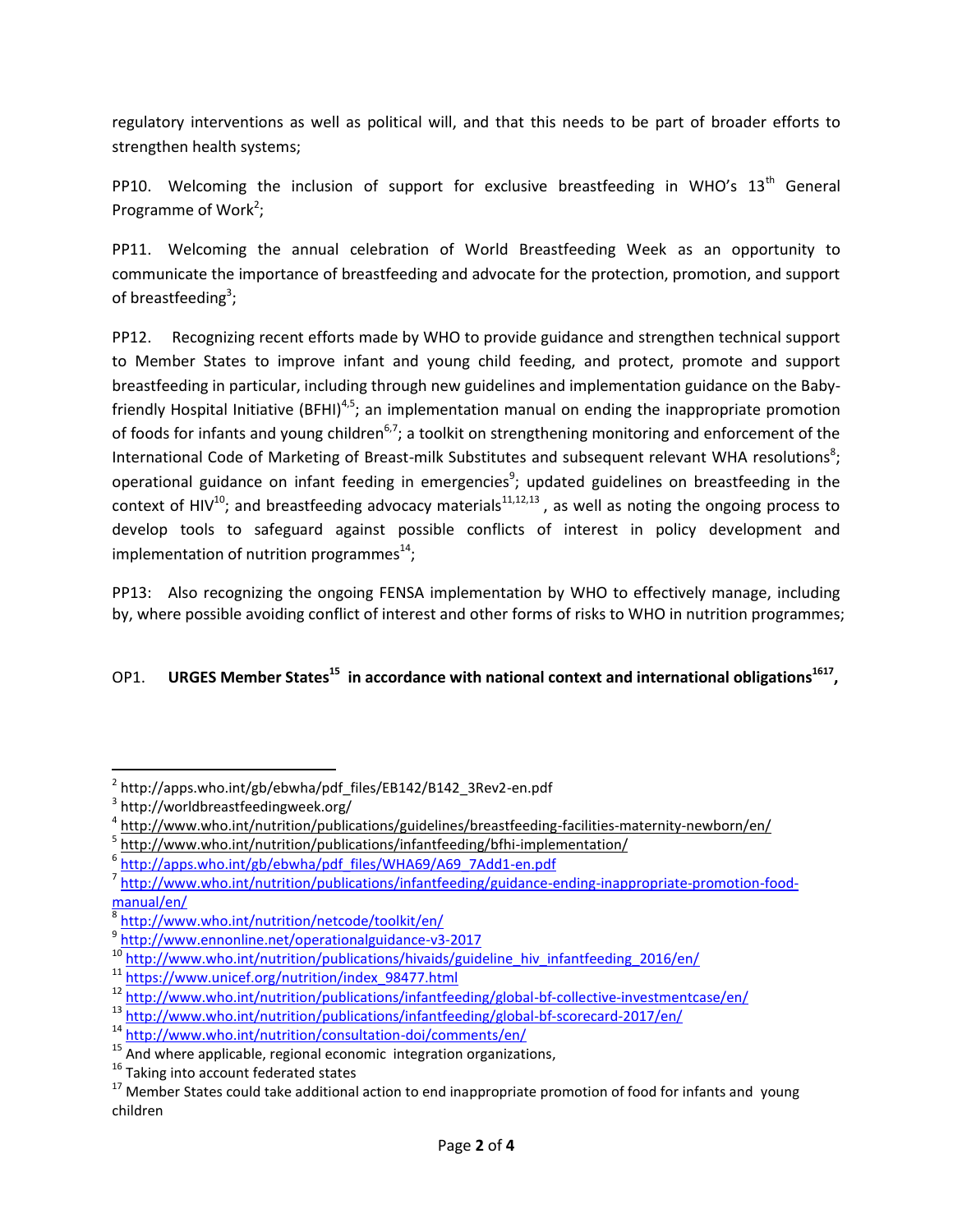(OP1.1) to increase investment in development, implementation and monitoring of laws, policies and programmes aimed at protection, promotion, and support of breastfeeding, including through multi-sectoral approaches, and awareness raising;

(OP1.2) to reinvigorate the Baby-friendly Hospital Initiative (BFHI), including by promoting full integration of the Ten Steps to Successful Breastfeeding in efforts and programmes aimed at improving quality of care for maternal, new-born and child health;

(OP1.3) to implement and/or strengthen national monitoring and enforcement mechanisms for effective implementation of national measures aimed at giving effect to the International Code of Marketing of Breast-milk Substitutes and subsequent relevant World Health Assembly resolutions;

(OP1.4) to promote timely and adequate complementary feeding in accordance with the Guiding principles for complementary feeding of the breast-fed child<sup>18</sup>, as well as Guiding principles for the feeding of the non-breast-fed child (6-24 months) $^{19}$  ;

(OP1.5) to continue taking all necessary measures in the interest of public health to end the inappropriate promotion of foods for infants and young children, including, in particular implementation of the Guidance on Ending the Inappropriate Promotion of Foods for Infants and Young Children, while taking into account existing legislation and policies, as well as international obligations;

(OP1.6) to take all necessary measures to ensure evidence-based and appropriate infant and young child feeding during emergencies, including through preparedness plans, capacity building of personnel working in emergency situations, and coordination of inter-sectoral operations;

(OP1.7) to celebrate World Breastfeeding Week as a valuable means to promote breast-feeding;

## **2. REQUESTS the Director-General:**

l

(OP2.1) to provide, upon request, technical support to Member States in implementation, mobilization of financial resources, monitoring and assessment of the International Code of Marketing of Breast-milk Substitutes and subsequent relevant WHA resolutions, the guidance on ending the inappropriate promotion of foods for infants and young children, and the Baby-friendly Hospital Initiative and to review national experiences with monitoring and enforcing relevant national legal, regulatory, and/or other measures;

(OP2.2.) to continue developing tools for training, monitoring, and advocacy on the Ten Steps to Successful Breastfeeding and the Baby-friendly Hospital Initiative, to assist Member States with implementation;

(OP2.3) to support Member States on establishing nutrition targets and intermediate milestones for maternal, infant and young child nutrition indicators, consistent with the timeframe for implementation of the Second International Conference on Nutrition Framework for Action and the UN Decade of Action on Nutrition (2016-2025);

<sup>18</sup> http://www.who.int/nutrition/publications/infantfeeding/a85622/en/

<sup>19</sup> http://www.who.int/maternal\_child\_adolescent/documents/9241593431/en/